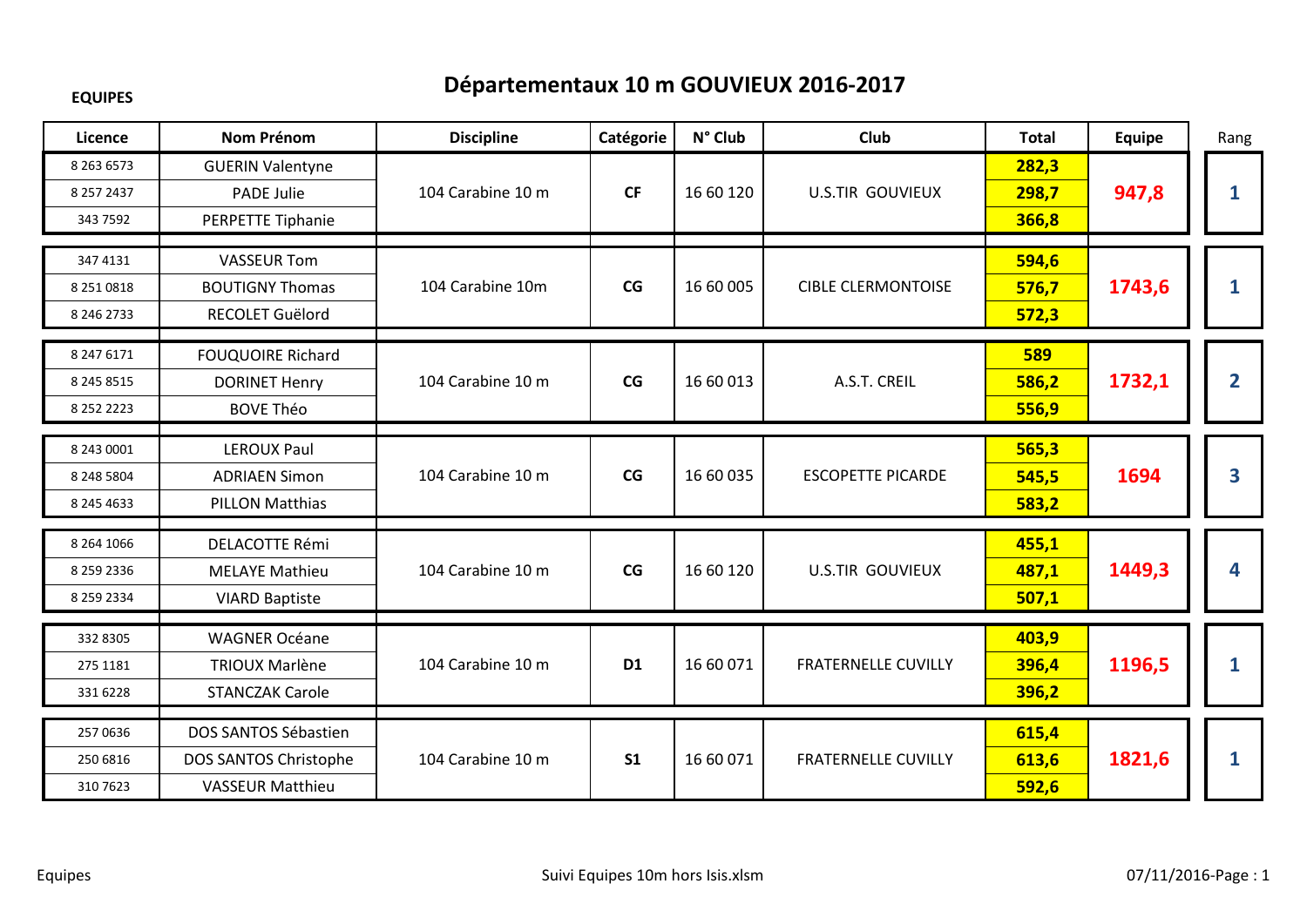| 71 5855<br>33 1336<br>238 9200         | <b>GAUTHIER Bernard</b><br><b>MARTIN Jean-Claude</b><br><b>AMANN Gérard</b>          | 104 Carabine 10 m | S <sub>3</sub> | 16 60 013 | A.S.T. CREIL               | 527<br>583,9<br>551,6    | 1662,5 | 1              |
|----------------------------------------|--------------------------------------------------------------------------------------|-------------------|----------------|-----------|----------------------------|--------------------------|--------|----------------|
| 64 8694<br>52 7779<br>88 0341          | <b>VIENNE Jacques</b><br><b>TRIOUX Jean-Claude</b><br><b>LEPROUT Guy</b>             | 104 Carabine 10 m | <b>S3</b>      | 16 60 071 | <b>FRATERNELLE CUVILLY</b> | 552,7<br>543,7<br>522,2  | 1618,6 | $\overline{2}$ |
| 8 246 0666<br>8 259 1777<br>8 257 5861 | JEDRZEJEWSKI Camille<br><b>VIQUERAT Laurine</b><br><b>CASTAUDI Rébecca</b>           | 100 Pistolet 10 m | <b>CF</b>      | 16 60 200 | <b>NOYON P.M. TIR</b>      | 368<br>311<br>344        | 1023   |                |
| 275 1084<br>258 0456<br>338 4577       | <b>GOBERVILLE Céline</b><br><b>GOBERVILLE Sandrine</b><br><b>FILOSSI Lise-Aurore</b> | 100 Pistolet 10 m | D <sub>1</sub> | 16 60 013 | A.S.T. CREIL               | 388<br>380<br>371        | 1139   | 1              |
| 334 2067<br>256 5002<br>330 3025       | <b>SEIVE Bertille</b><br><b>SCHAMMEL Evelyne</b><br>DE SAEVER Hélène                 | 100 Pistolet 10 m | D <sub>2</sub> | 16 60 013 | A.S.T. CREIL               | 365<br>369<br>342        | 1076   | 1              |
| 8 248 2144<br>8 260 3974<br>8 256 3506 | <b>BERRY Isabelle</b><br><b>CARRAS Anne</b><br>MRUGALSKI Magali                      | 100 Pistolet 10 m | D <sub>2</sub> | 16 60 120 | <b>U.S.TIR GOUVIEUX</b>    | <b>350</b><br>340<br>359 | 1049   | $\overline{2}$ |
| 345 2683<br>267 0940<br>8 245 0718     | <b>LOBBE Charles-Henry</b><br><b>GEISEN Lionel</b><br><b>SPYCHIGER Laurent</b>       | 100 Pistolet 10 m | S <sub>1</sub> | 16 60 013 | A.S.T. CREIL               | 547<br>563<br>561        | 1671   | 1              |
| 8 248 8460                             | <b>DUPONT Cédric</b>                                                                 |                   |                |           |                            | 515                      |        |                |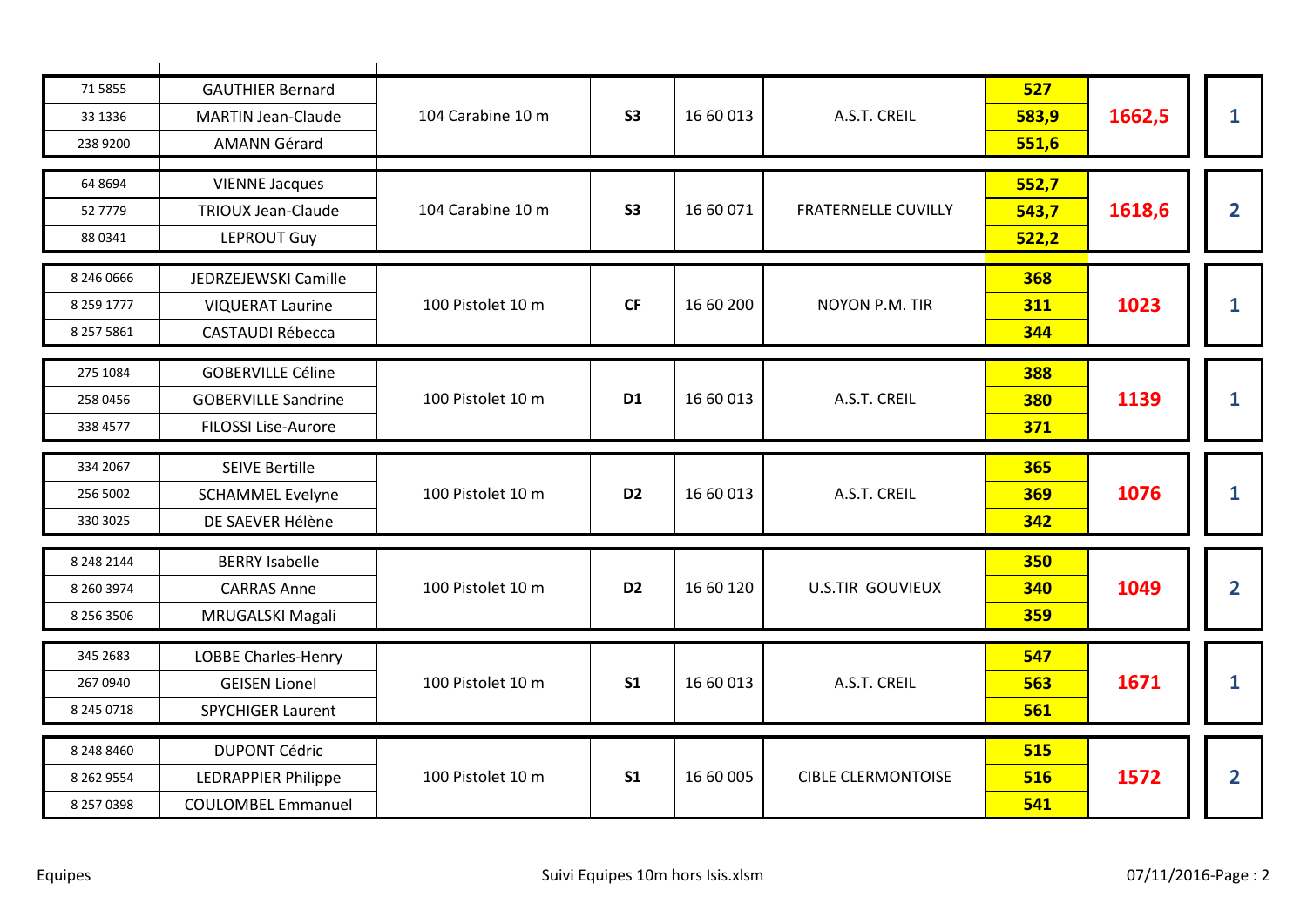| 256 3382<br>8 250 1733<br>8 248 0481 | <b>RAMA Vincent</b><br>MOLINILLO Mickaël<br><b>DUMONT Laurent</b>                    | 100 Pistolet 10 m         | S <sub>2</sub> | 16 60 013 | A.S.T. CREIL              | 532<br>525<br>521                        | 1578 | 1              |
|--------------------------------------|--------------------------------------------------------------------------------------|---------------------------|----------------|-----------|---------------------------|------------------------------------------|------|----------------|
| 8 256 3508<br>321 8401<br>342 4190   | MRUGALSKI Christophe<br>PEJU Marc<br><b>PERPETTE Franck</b>                          | 100 Pistolet 10 m         | S <sub>2</sub> | 16 60 120 | <b>U.S.TIR GOUVIEUX</b>   | 519<br>520<br>512                        | 1551 | $\overline{2}$ |
| 287 7495<br>330 3020<br>303 8868     | <b>BENOIST Gérard</b><br>DE SAEVER Jean-Pierre<br><b>MARTIN Jean-Claude Louis</b>    | 100 Pistolet 10 m         | <b>S3</b>      | 16 60 013 | A.S.T. CREIL              | 556<br>520<br>482                        | 1558 | 1              |
| 326 0250<br>8 256 4572<br>326 1156   | PEREZ Jean-Michel<br><b>AITTOUARES Alain</b><br><b>CLEMENTE Roberto</b>              | 100 Pistolet 10 m         | S <sub>3</sub> | 16 60 005 | <b>CIBLE CLERMONTOISE</b> | 555<br>493<br>499                        | 1547 | $\mathbf{2}$   |
|                                      |                                                                                      |                           |                |           |                           |                                          |      |                |
| 275 1084<br>258 0456<br>338 4577     | <b>GOBERVILLE Céline</b><br><b>GOBERVILLE Sandrine</b><br><b>FILOSSI Lise-Aurore</b> | 102 Pistolet Vitesse 10 m | D <sub>1</sub> | 16 60 013 | A.S.T. CREIL              | 33<br>31<br>22                           | 86   | $\mathbf{2}$   |
| 334 2067<br>256 5002<br>330 3025     | <b>SEIVE Bertille</b><br><b>SCHAMMEL Evelyne</b><br>DE SAEVER Hélène                 | 102 Pistolet Vitesse 10 m | D <sub>2</sub> | 16 60 013 | A.S.T. CREIL              | 9 <sup>°</sup><br><b>14</b><br><b>13</b> | 36   | $\mathbf{1}$   |
| 345 2683<br>8 244 6729<br>267 0940   | LOBBE Charles-Henry<br>LE BALC H Gautier<br><b>GEISEN Lionel</b>                     | 102 Pistolet Vitesse 10 m | S <sub>1</sub> | 16 60 013 | A.S.T. CREIL              | 22<br>9<br>20                            | 51   | 1              |